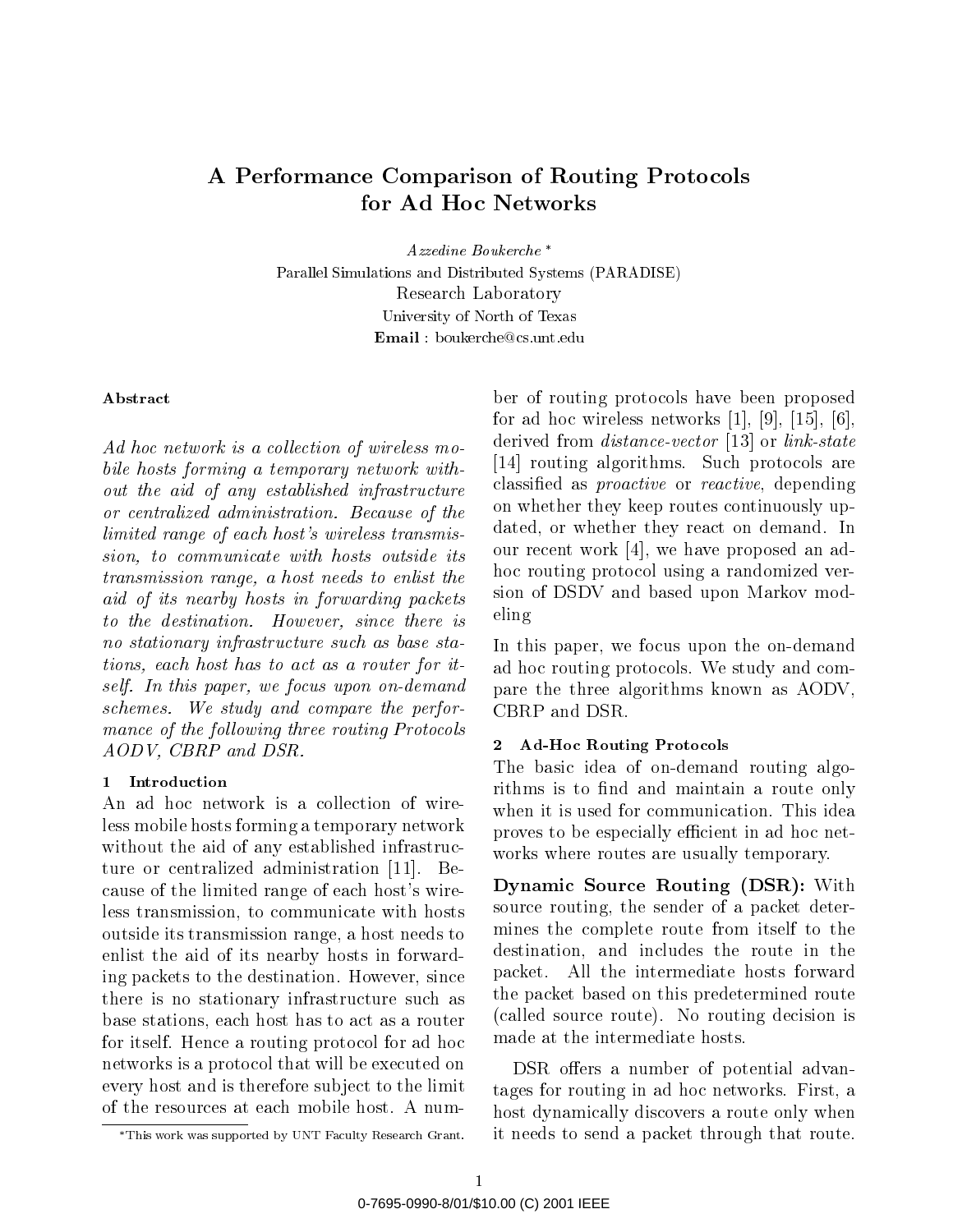There are no periodic routing messages. In addition, DSR only monitors the operations of the routes in use.Once there is a link failure in a route, the source (sender) of the route is notied immediately. As a result, DSR can quickly adapt to topological changes caused by<br>
rode movement, which may often eccur in a **Ad-hoc** node movement, which may often occur in a mobile wireless network. Furthermore, DSR is able to compute correct routes in the presence of asymmetric (uni-directional) links, another possible situation in wireless networks.

The two main operations of DSR are route discovery and route maintenance. When a host wants to send a packet and there is no route to the destination currently available in its route cache, the host initiates a route discovery. The discovering process is straightforward. The initiator broadcasts a route request to its neighbors. A route request contains the address of the destination host as well as a route record which records the hosts that the request has passed. Upon receiving a route request, a host checks if it knows a route to the destination or itself is the destination. In both cases, the complete route from the initiator to the destination is found. This route is then replied to the initiator. Otherwise, the host appends its address to the route record and re-broadcast the route request to its neighbors. Because of the broadcasting, a host may receive multiple copies of the same route request. To avoid repeatedly processing the same request, each host maintains a list of the IDs of the recently seen requests. A host can also detect that a request has gone through a cycle if it finds its address already listed in the route record of the request. In both cases, the host discards the route request and does nothing further.

Routes may become invalid due to the host movement. To quickly adapt to this change, each host constantly monitors the links it uses to forward packets. If a host in a route finds out that it cannot forward packets to the next host in the route, (many wireless networks support a hop-by-hop acknowledgment at the data link level), it immediately sends a route error packet to the source of the route. Therefore, the source host is able to quickly detect an invalid route and stop using it any longer.

On-Demand Distance Vector Routing (AODV): AODV [5] shares the same on-demand characteristics as DSR, but adopts a very different mechanism to maintain routing information. In AODV, each host maintains a traditional routing table, one entry per destination. Each entry records the next hop to that destination and a sequence number generated by the destination which indicates the freshness of this information. In addition, each entry also records the addresses of active neighbors through which packets for the given destination are received. Therefore, once the corresponding link of this entry is down, the upstream hosts using this link can be notified immediately.

Like DSR, AODV discovers a route through network-wide broadcasting. The source host starts a route discovery by broadcasting a route request to its neighbors. In the route request, there is a requested destination sequence number which is 1 greater than the destination sequence number currently known to the source. This number prevents old routing information being used as reply to the request, which is the essential reason for the routing loop problem in the traditional distance vector algorithm. Unlike DSR, the route request doesn't record the nodes it has passed but only counts the number of such nodes. Instead, each node the request has passed sets up a temporary reverse link pointing to the previous node from which the request has come, so that the reply can be returned to the source host. An intermediate node can reply to a request only if it has a route entry for the destination which has the same or higher destination sequence number than the requested number. A route reply contains the total hop count of the route and its destination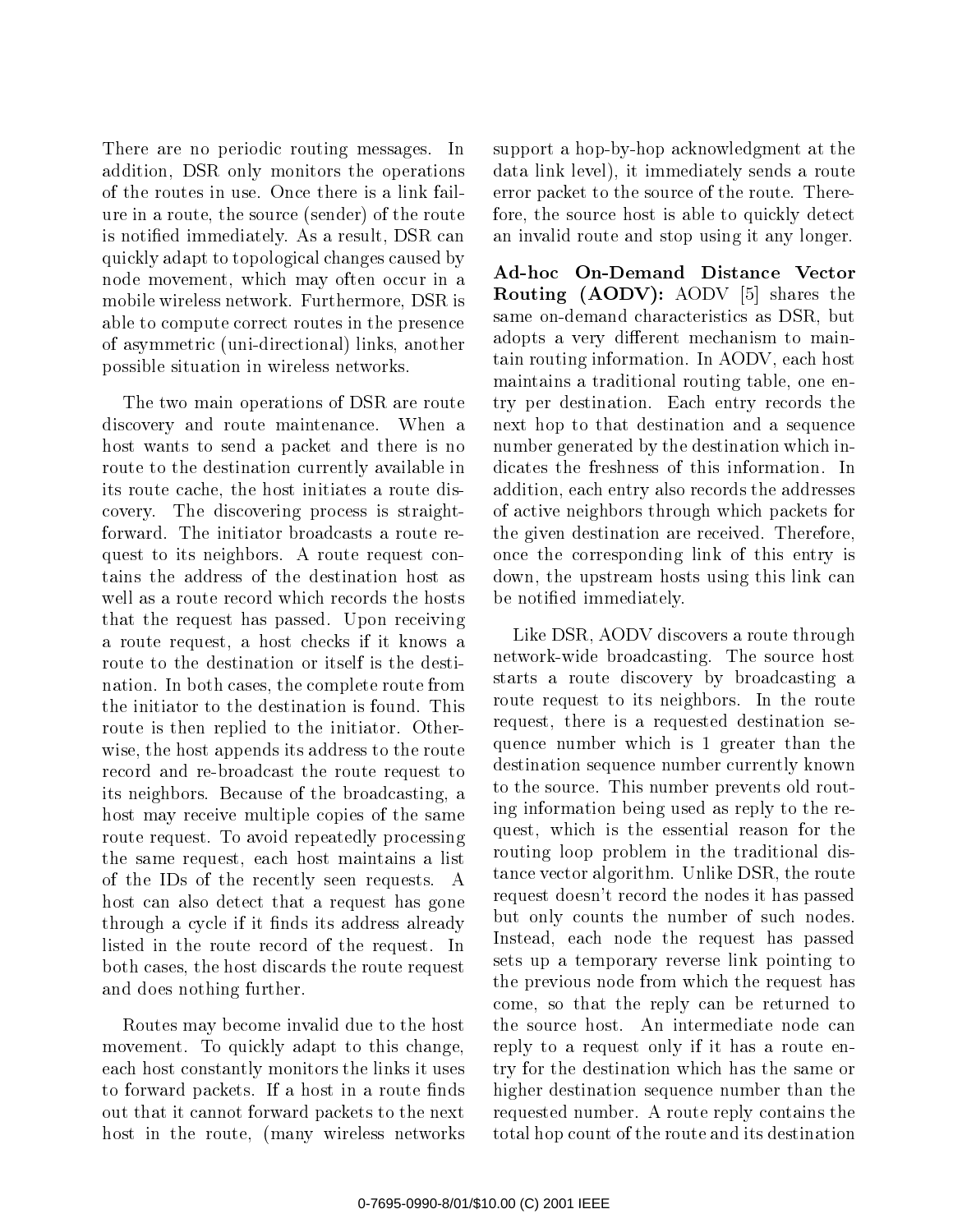sequence number. As a reply travels back to the source, each intermediate node sets up the forward link as a route entry and records the destination sequence number. If the node receives further route replies later, it updates its routing entry and propagates the reply back to the source only if the reply has either a greater destination sequence number, or the same sequence number with a smaller hop count.

Route maintenance in AODV is similar to DSR. An invalid link can be detected through link layer acknowledgement, or by letting each host broadcasting periodic hello messages to neighbors. Hello messages can also be used to discover neighbors. Whenever a link in use is no longer valid, the upstream host of that link immediately notifies the active neighbors of the link, which in turn notify their active neighbors for the route and so on until the source hosts using that link are reached. The notification is done by sending an unsolicited route reply with a fresh sequence number and hop count of  $\infty$ . The fresh destination sequence number makes the active neighbors unconditionally updates their corresponding route entries, and the  $\infty$  hop count simply means the route is no longer valid.

### Cluster Based Routing Protocol  $\mathbf{Based}$ (CBRP):

Another way to reduce flooding traffic is to establish some kind of hierarchy among mobile hosts, and query only those high-level hosts in the hierarchy which has the information about the low-level hosts under them. In the CBRP protocol [8], mobile hosts form clusters. The head of a cluster knows the addresses of its members. Hence, broadcasting route requests only to the cluster heads is equivalent to broadcasting to every host in the network.

Since ad hoc network has no established infrastructure and its topology is constantly changing, the cluster formation must be selfcontained and able to adapt to host movement. In addition, the formation should not incur too much overhead both on the compu-

tation workload of the mobile hosts and on the network traffic. CBRP uses a simple cluster formation strategy. The diameter of a cluster is only two hops and clusters can overlap. The cluster head is just the node whose IP address is the smallest among its neighbors. At any time, a node is in one of the three states: a cluster member, a cluster head, or undecided, meaning still searching for its host cluster. Every node broadcast a hello message to its neighbors periodically. At the beginning, all nodes are in the undecided state, and after a while the nodes with the smallest IP address among their neighbors elect themselves as cluster heads. After that, when a cluster head receives a hello message from an undecided neighbor, it sends out a triggered hello message which noties that neighbor about the existence of the cluster. Upon receiving the triggered hello message from a cluster head, the undecided node changes its state to a member and records the cluster head's address. It is possible that a node gets responses from multiple heads. In that case, the node becomes member of each of the clusters. If a cluster member hasn't received a hello message from any of its head for a while, the node goes back to the undecided state and searches for clusters again.

In order to broadcast route requests among the cluster heads, each cluster head must know the addresses of its neighboring cluster heads. This adjacent cluster discovery is done by having each node maintain a cluster adjacency table, which stores the addresses of the neighboring cluster heads and the *gateway* node through which that head can be reached. Since clusters are only two-node wide, a member node is able to find out its neighboring cluster heads through the hello messages from its neighbors which are members of those clusters. A cluster head can then inspect the hello messages of its members which contain their cluster adjacency tables to get the information about the neighboring heads.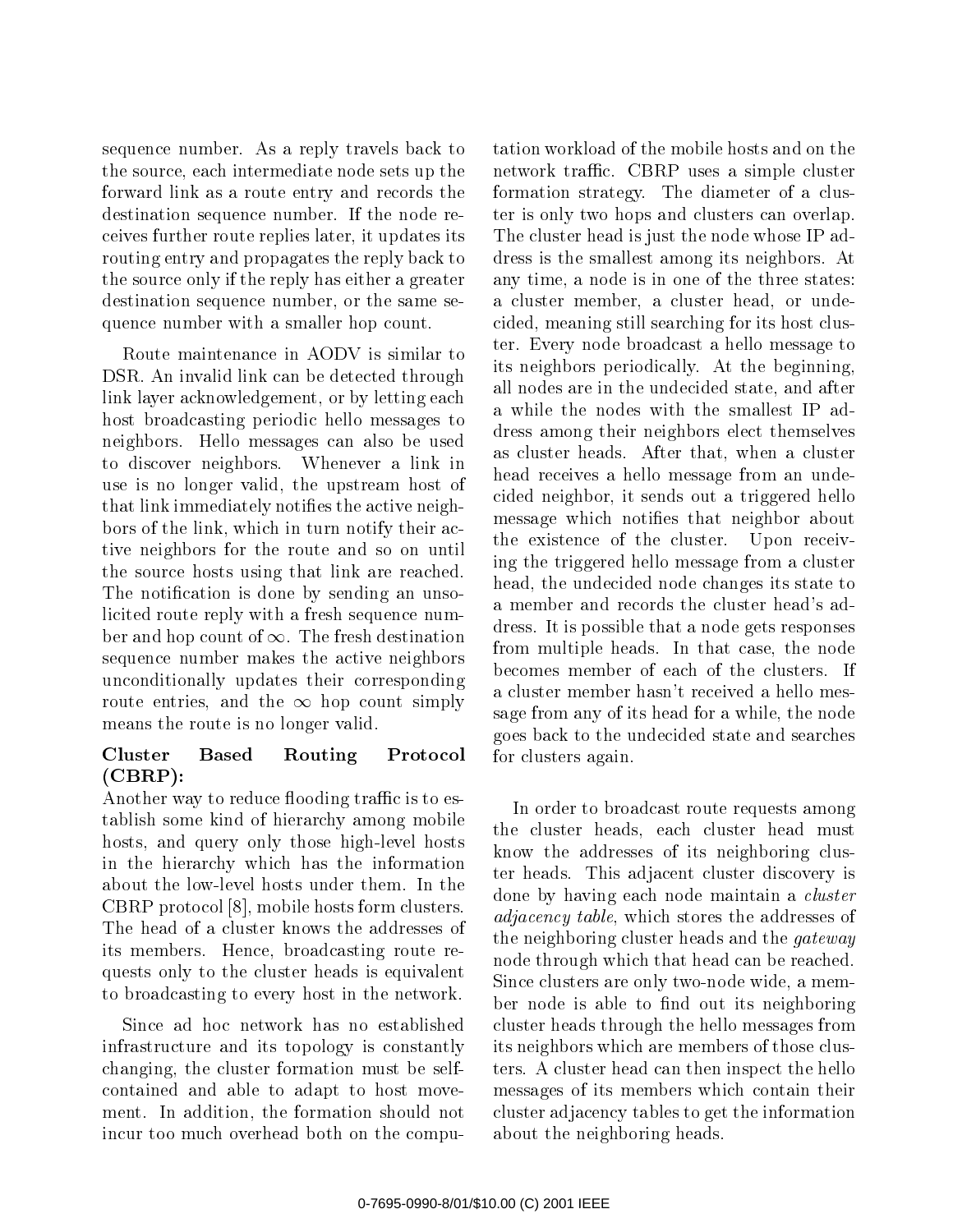With all these information at hand, a route discovery starts with the source host broadcasting a route request to its neighbors, one of which is the cluster head. Subsequently, the request is flooded to the neighboring cluster heads though the gateway nodes, and so on until the request reaches the cluster head of the destination host which unicasts the request to the destination. The route request only records the cluster heads it has passed. Therefore, upon arriving at the destination, the request has the whole path from the source to the destination in terms of cluster heads. The actual route is calculated during the returning of the route reply. Each cluster head along the returning path tries to find out the optimal hop-by-hop route (maybe bypassing itself) from the previous node to the next cluster head in the path.

The rest of CBRP is almost the same as DSR. CBRP uses source routing. Currently used routes are monitored and route errors are notied to the source host immediately. Since a host can detect its current neighbors through their hello messages, it always tries to find a shorter route to forward a data packet by forwarding the packet to the furtherest node in the source route which has become its neighbor. As a result, shorter routes are reflected very quickly. A host can also use the neighbor information to do local route repair. Once a link is down, the upstream host checks to see if the next hop or some hop after that can be reached through one of its neighbors (a node's hello messages also include its neighborhood information, so its neighbors know their two-hop away nodes). In the case where hosts are not moving very fast, this local repair turns out to be efficient and avoids unnecessary route re-discovery.

# 3 Simulation Experiments

As each protocol has its own advantages and disadvantages, none of them can be claimed as absolutely better than the others. To see how the features of each protocol affect their per-

formance, we did a performance comparison using the implementations of these protocols in *ns-2*, version  $2.1b1$  [12].

In our experiments, traffic sources are CBR, i.e., continuous bit-rate. The sourcedestination pairs are spreaded randomly over the network. By changing the total number of traffic sources, we get scenarios with different traffic loads. For small traffic loads  $(10, 20, 30)$ sources), the packet rate at the source node is 4 packets/sec. For 40 sources a smaller rate of 3 packets/sec for 50 nodes is used, since higher rate will cause very high network congestion. Only 512 byte data packets are used. The mobility model uses the *random waypoint* model <u>in a rectangular electro</u> and the contract of the contract of the contract of the contract of the contract of the contract of the contract of the contract of the contract of the contract of the contract of the contr field with 50 nodes was used in our experiments. Each node starts its journey from a random location to a random destination with a randomly chosen speed uniformly distributed between 0-20m/sec. Once the destination is reached, another random destination is targeted after a pause. Varying the pause time changes the frequncy of node movement. For the set of tests with 50 nodes, the total simulation time is 900 seconds, and each data point in the following figures is the average of 5 runs with the same scenario conguration but different random seeds.

In the course of our experiments, we consider the following two parameters: (1)  $Throughout$  — ratio of the data packets delivered to the destination to those generated by the CBR sources; and (2) Average endto-end delay of data packets  $-$  this includes all possible delays caused by buffering during route discovery latency, queuing at the interface queue, retransmission delays at the MAC, and propagation and transfer time. The two metrics are the most important metrics for best-effort traffic. Note that these metrics are not completely independent. For example, a larger overhead may cause lower throughput and longer delay.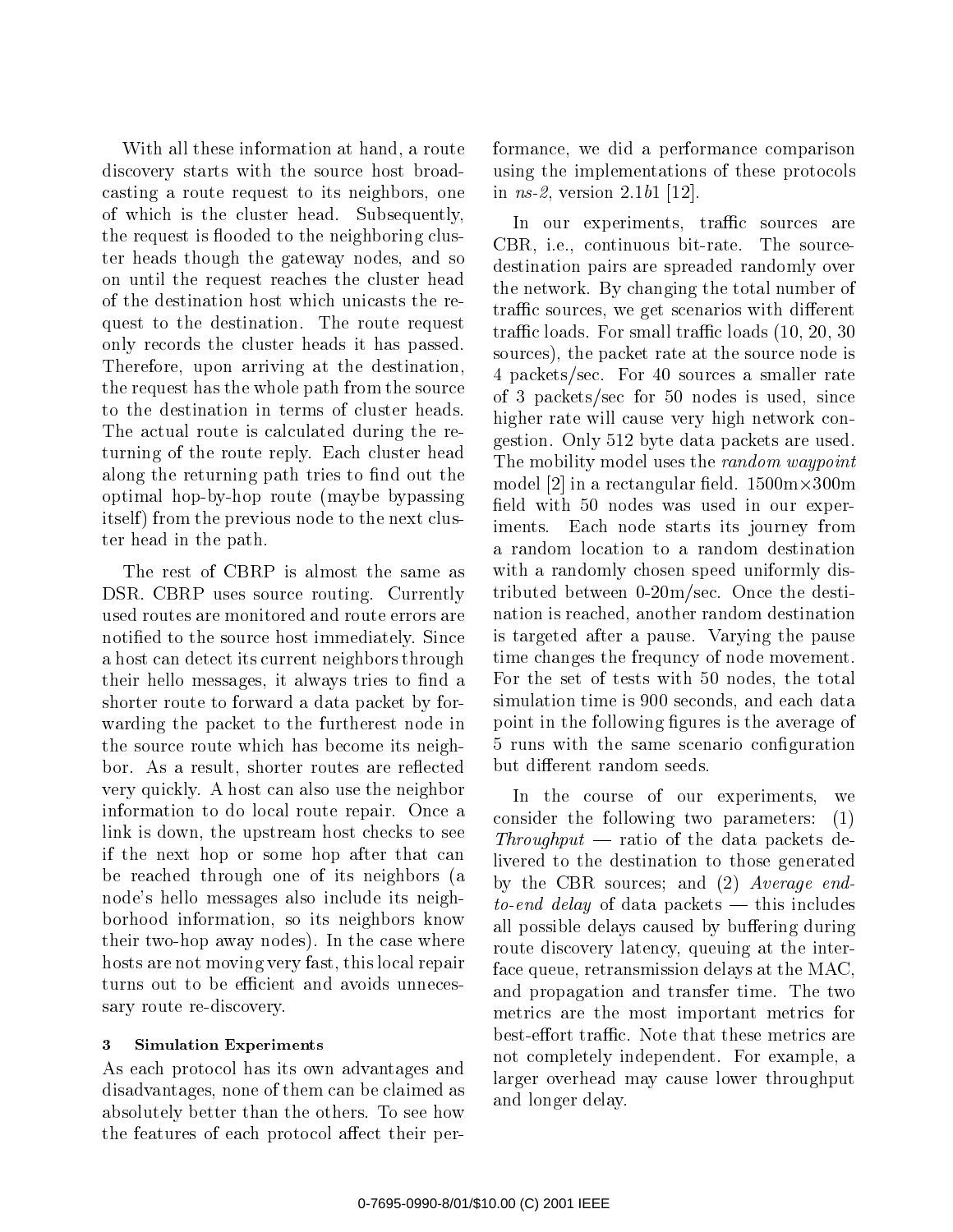

Figure 1: Data packet throughput vs. numbers of traffic sources

Figure 2: data packet delay vs. number of traffic sources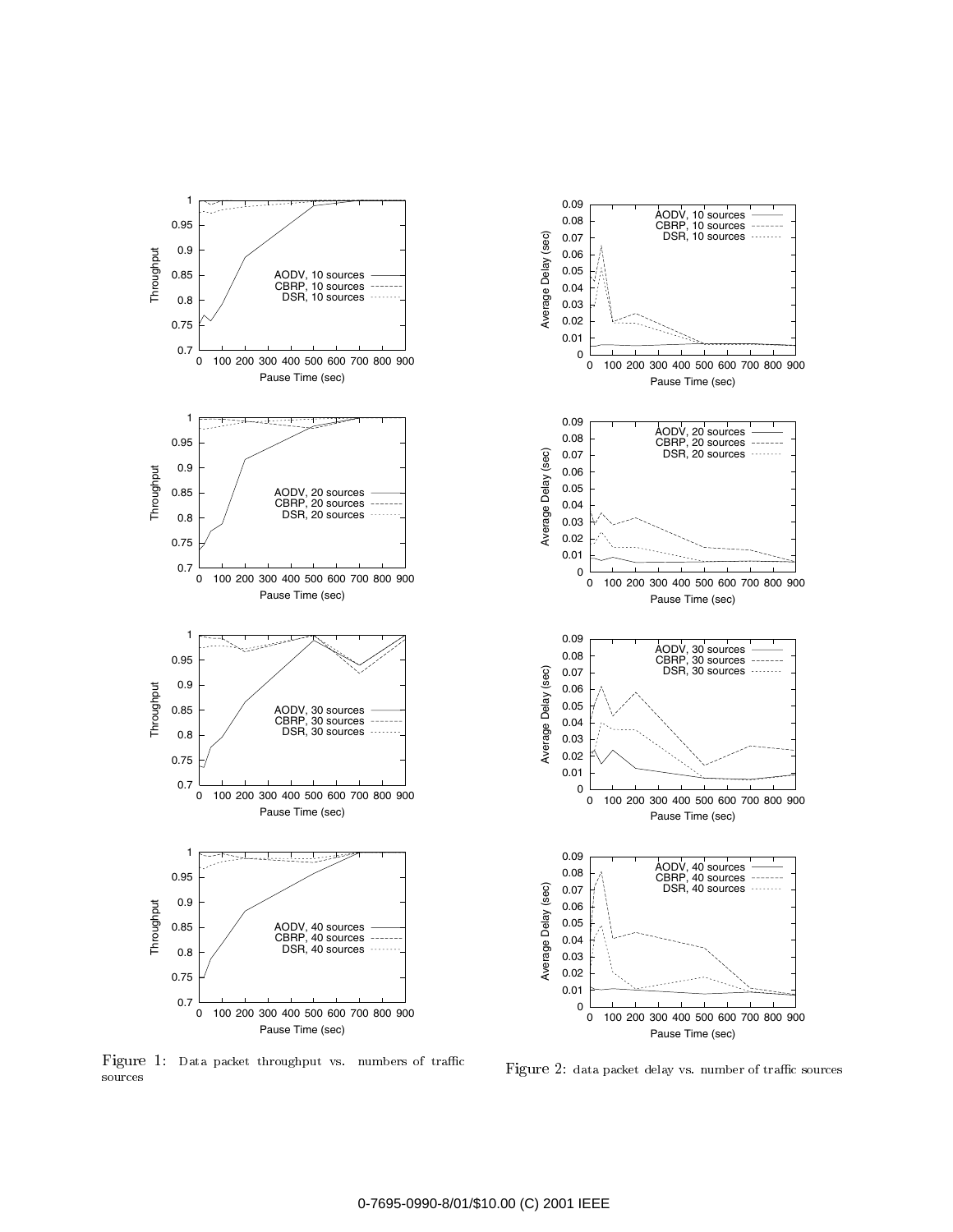On the other hand, a shorter delay may not necessarily imply a higher throughput, since delay is only measured on those successfully delivered packets.

As shown in Fig. 1. In all the testing scenarios, the two source routing protocols demonstrate high quality in delivering packets — more than  $95\%$  in the case of 50 nodes. AODV has difficulty when the nodes are moving fast (corresponding to smaller pause time), with a throughput less than 80%. As discussed previously, source routing reveals more information in one route discovery than AODV. Therefore, within the same time more routes are discovered and so more packets can be delivered. AODV catches up when the mobility of the nodes gets lower. This is because routes become more stable and so eventually everybody can find all the routes it ever needs.

As shown in Fig. 2 among the three protocols, AODV has the shortest end-to-end delay of no more than 0.05 second. Besides the actual delivery of data packets, the delay time is also affected by route discovery, which is the first step to begin a communication session. The source routing protocols have longer delay because their route discovery takes more time as every intermediate node tries to extract information before forwarding the reply. And the same thing happens when a data packet is forwarded hop by hop. Hence, while source routing makes route discovery more protable, it slows down the transmission of packets. CBRP is even more time-consuming because of its two-phase route discovery. The task of maintaining cluster structure also takes a piece of each host's CPU time.

#### $\overline{\mathbf{4}}$ **Conclusion**

Ad hoc wireless networks are composed of mobile stations communicating solely through wireless channels. Such networks are expected to play an increasingly important role in future civilian and military setting. In this paper, we focus upon routing problem in ad hoc networks. in particular the AODV, CBRP and

DSR routing protocols. We have presented an extensive simulation studies and compare these ad hoc routing protocols, using a variety of workload such mobility, load and size of the ad hoc networks. Our results indicate that the two source routing based protocols, DSR and CBRP, have very high throughputs while the the distance-vector based protocol, AODV, exhibits a very short end-to-end delay of data packets.

As GPS system becomes more and more common in wireless devices, it will give a whole new source of information. Knowing its current location and the locations of other nodes, a node can quite efficiently reduce the area for searching its destination node. By combining the GPS system with the current protocols [3], we expect large enhancement on routing overhead, which makes those protocols eventually practical for use in the real world.

# References

- [1] D. B. Johnson and D. A. Maltz.  $\nu D_y$ namic Source Routing in Ad Hoc Wireless Networks", Mobile Computing, Chapter 5, pages 153-181, Kluwer Academic Publishers, 1996.
- [2] J. Broch, D. A. Maltz, D. B. Johnson, Y-C. Hu, and J Jetcheva. "A performance comparison of multi-hop wireless ad hoc network routing protocols", Mobicom'98, October 1998.
- [3] A. Boukerche, S. K. Das, and A. Fabbri \Analysis of Randomized Congestion Control with DSDV Routing in Ad Hoc Wireless Networks" Special Issue on Mobile Computing. To appear in Journal of Parallel and Distributed Computing (JPDC) (Short version appear in MASCOTS'2000, pp.65-72)
- [4] A. Boukerche, "*Efficient Ad Hoc Routing* Protocols Using GPS", Technical Report UNT 2001.